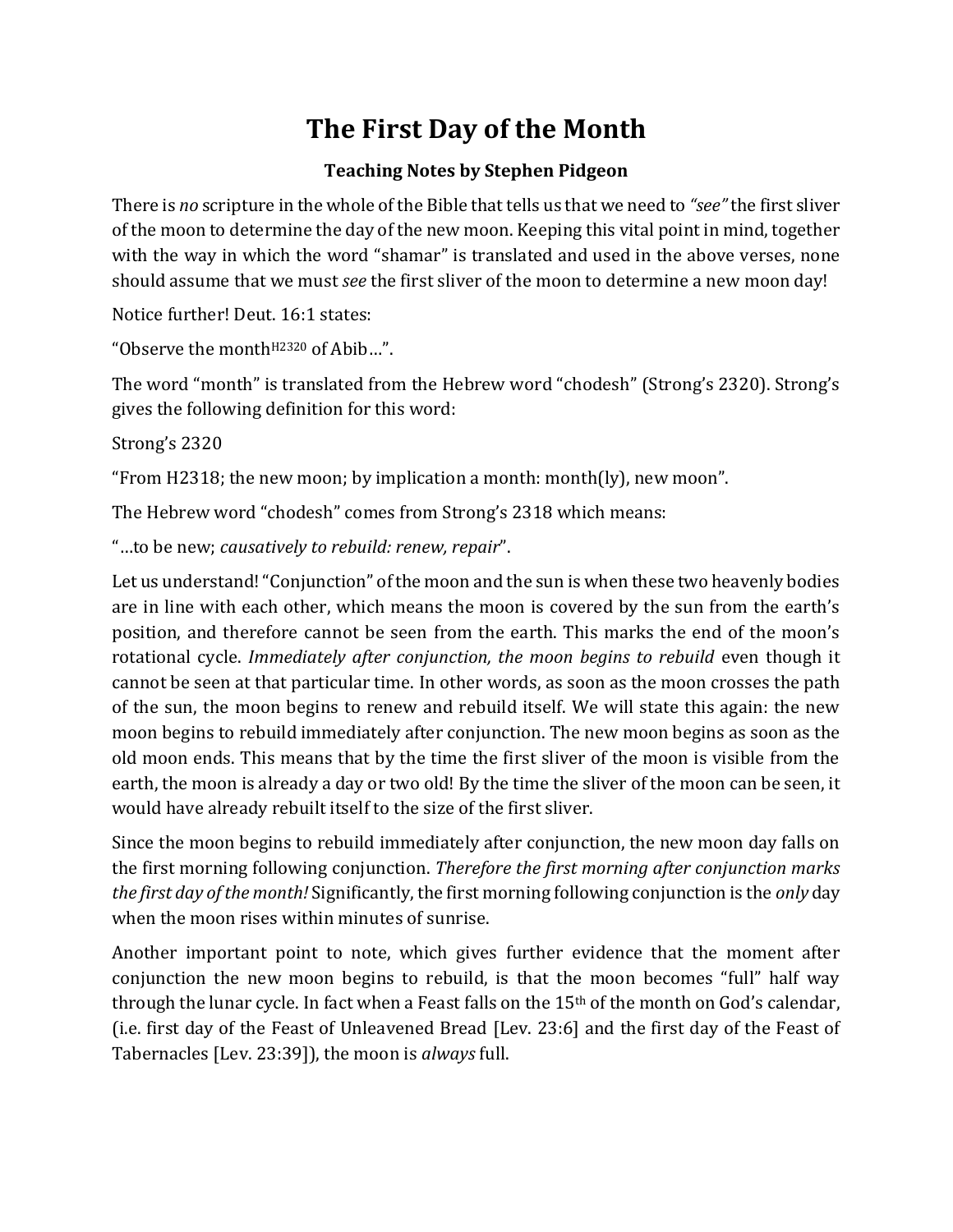Notice the following scripture:

"Blow up the trumpet in the new moon*, in the time appointed H3677*, on our solemn feast day" (Ps. 81:3).

**Tehilliym (Psalms) 81:3** Blow האָע the trumpet שׁוֹפִר in the new moon הֹדשׁ, **in the time appointed <u>se</u>**, on our solemn feast הַג day ויֹם (appears twice in all of scripture)

Compare with **כ ִּס ֵּא kicce'** *kis-say'* (Strong's H3678)or kicceh {kis-say'}; from 3680; properly, covered, i.e. a throne (as canopied):--seat, stool, throne. Appears 124 times in scripture.

The phrase "in the time appointed" is translated from the Hebrew word "kesekeseh" and could also be translated as "the full moon; that is the festival" (Strong's 3677).<sup>1</sup> This confirms that on the 15th day of the month, the moon is full. Not only is this biblically accurate, but it is also scientifically accurate because the amount of time for the moon to wax to its fullness takes the same amount of time as it takes to wane from its fullness to conjunction. In other words, *during the lunation period of 29.5 days, there is an equal time either side of the full moon.* Those who wait to *see* the first sliver of the moon do not keep the first day of Unleavened Bread and the first day of the Feast of Tabernacles (both on the 15th of the month) on a day when there is a full moon as discussed in scripture. This in itself should be enough proof that you should not wait to *see* the first sliver of the moon to mark the first day of the month.

### **OVADYAHU (Obadiah) 1**

 $\overline{a}$ 

**15** For the day of YAHUAH *is* near upon all the heathen: as you have done, it shall be done unto you: your reward shall return upon your own head. **16** For as ye have drunk upon my holy mountain, *so* shall all the heathen drink continually, yea, they shall drink, and they shall swallow down, and they shall be as though they had not been.

**17** But upon Mount Tsyion shall be deliverance, and there shall be holiness; and the house of Ya`aqov shall possess their possessions. **18** And the house of Ya`aqov shall be a fire, and the house of Yoceph a flame, and the house of Esav for stubble, and they shall kindle in them, and devour them; and there shall not be *any* remaining of the house of Esav; for YAHUAH has spoken *it*. **19** And *they of* the south shall possess the mount of Esav; and *they of* the plain the Pelishtiym: and they shall possess the fields of Ephraim, and the fields of Samaria: and Benjamin *shall possess* Gilead. **20** And the captivity of this host of the children of Yisra'el *shall possess* that of the Canaanites, *even* unto Zarephath; and the captivity of Yerushalayim, which *is* in Cepharad shall possess the cities of the Negev. **21** And saviours

<sup>1</sup> **כ ֶּס ֶּא kece'** *keh'-seh* or keceh {keh'-seh}; apparently from 3680; properly, fulness or the full moon, i.e. its festival:--(time) appointed.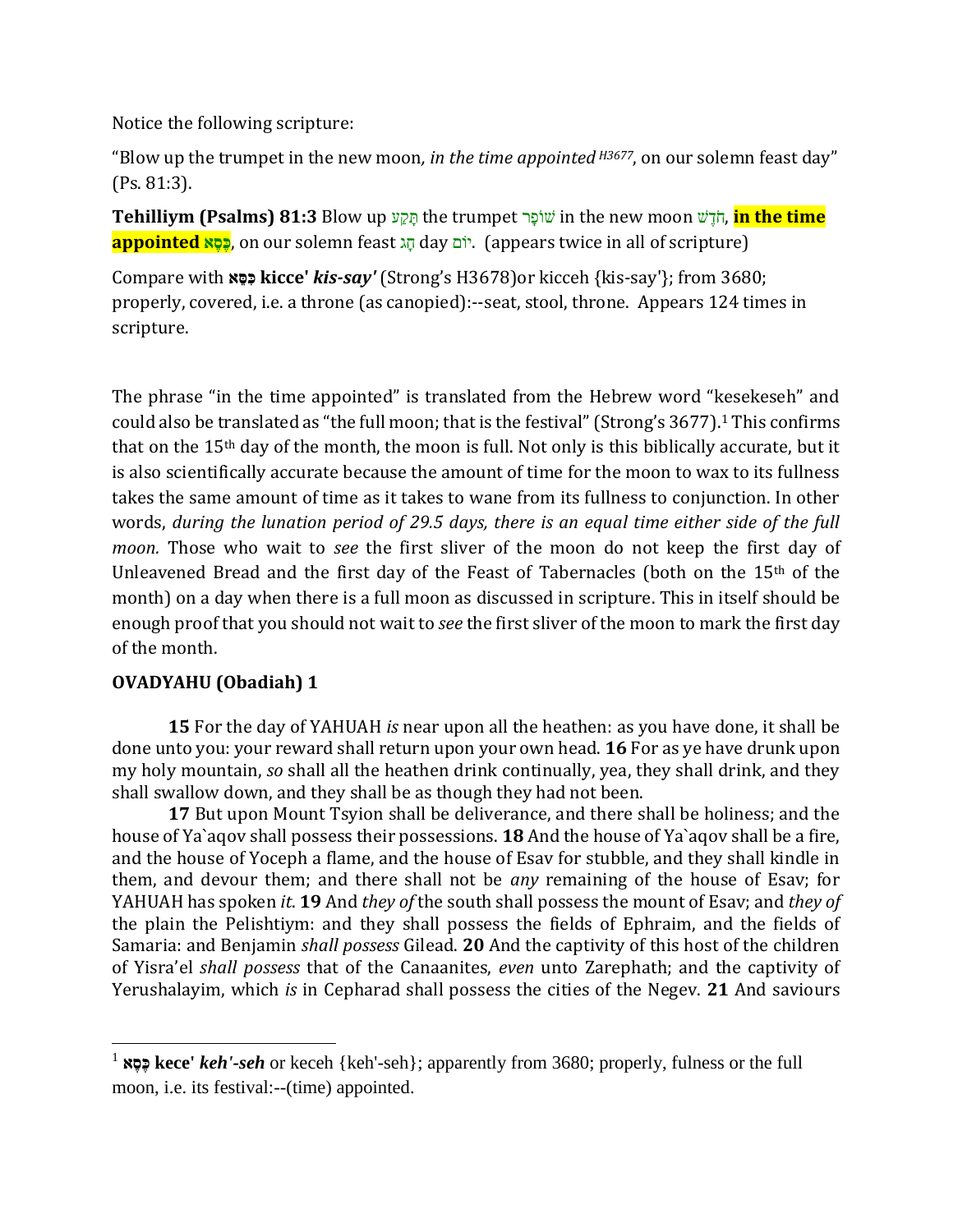shall come up on Mount Tsyion to judge the mount of Esav; and the kingdom shall be YAHUAH'S.

### **Yoel (Joel) 2**

**31** The sun shall be turned into darkness, and the moon into blood, before the great and the terrible day of YAHUAH come. **32** And it shall come to pass, *that* whosoever shall call on the name of YAHUAH shall be delivered: for in Mount Tsyon and in Yerushalayim shall be deliverance, as YAHUAH has said, and in the remnant whom YAHUAH shall call.

### **Tsephanyahuu (Zephaniah) 1**

THE word of YAHUAH which came unto Tsephanyahu the son of Cushi, the son of Gedaliah, the son of Amariah, the son of Hezekiah, in the days of Jo'siah the son of Amon, king of Yahudah. **2** I will utterly consume all *things* from off the land, says YAHUAH. **3** I will consume man and beast; I will consume the fowls of the heaven, and the fishes of the sea, and the stumbling blocks with the wicked; and I will cut off man from off the land, says YAHUAH. **4** I will also stretch out mine hand upon Yahudah, and upon all the inhabitants of Yerushalayim; and I will cut off the remnant of Ba'al from this place, *and* the name of the Chemarims with the priests; **5** And them that worship the host of heaven upon the housetops; and them that worship *and* that swear by YAHUAH, and that swear by Malkam; **6** And them that are turned back from YAHUAH; and *those* that have not sought YAHUAH, nor inquired for him. **7** Hold your peace at the presence of ADONAI YAHUAH: for the day of YAHUAH *is* at hand: for YAHUAH has prepared a sacrifice, he has bid his guests. **8** And it shall come to pass in the day of YAHUAH'S sacrifice, that I will punish the princes, and the king's children, and all such as are clothed with strange apparel. **9** In the same day also will I punish all those that leap on the threshold, which fill their masters' houses with violence and deceit.

### **Zakaryahu (Zechariah) 1**

**12** Then the angel of YAHUAH answered and said, O YAHUAH TSAVUOT, how long will you not have mercy on Yerushalayim and on the cities of Yahudah, against which you have had indignation these threescore and ten years? **13** And YAHUAH answered the angel that talked with me *with* good words *and* comfortable words. **14** So the angel that communed with me said unto me, Cry you, saying, Thus says YAHUAH TSAVUOT; I am jealous for Yerushalayim and for Tsyion with a great jealousy. **15** And I am very sore displeased with the heathen *that are* at ease: for I was but a little displeased, and they helped forward the affliction. **16** Therefore thus says YAHUAH; I am returned to Yerushalayim with mercies: my house shall be built in it, says YAHUAH TSAVUOT, and a line shall be stretched forth upon Yerushalayim. **17** Cry yet, saying, Thus says YAHUAH TSAVUOT; My cities through